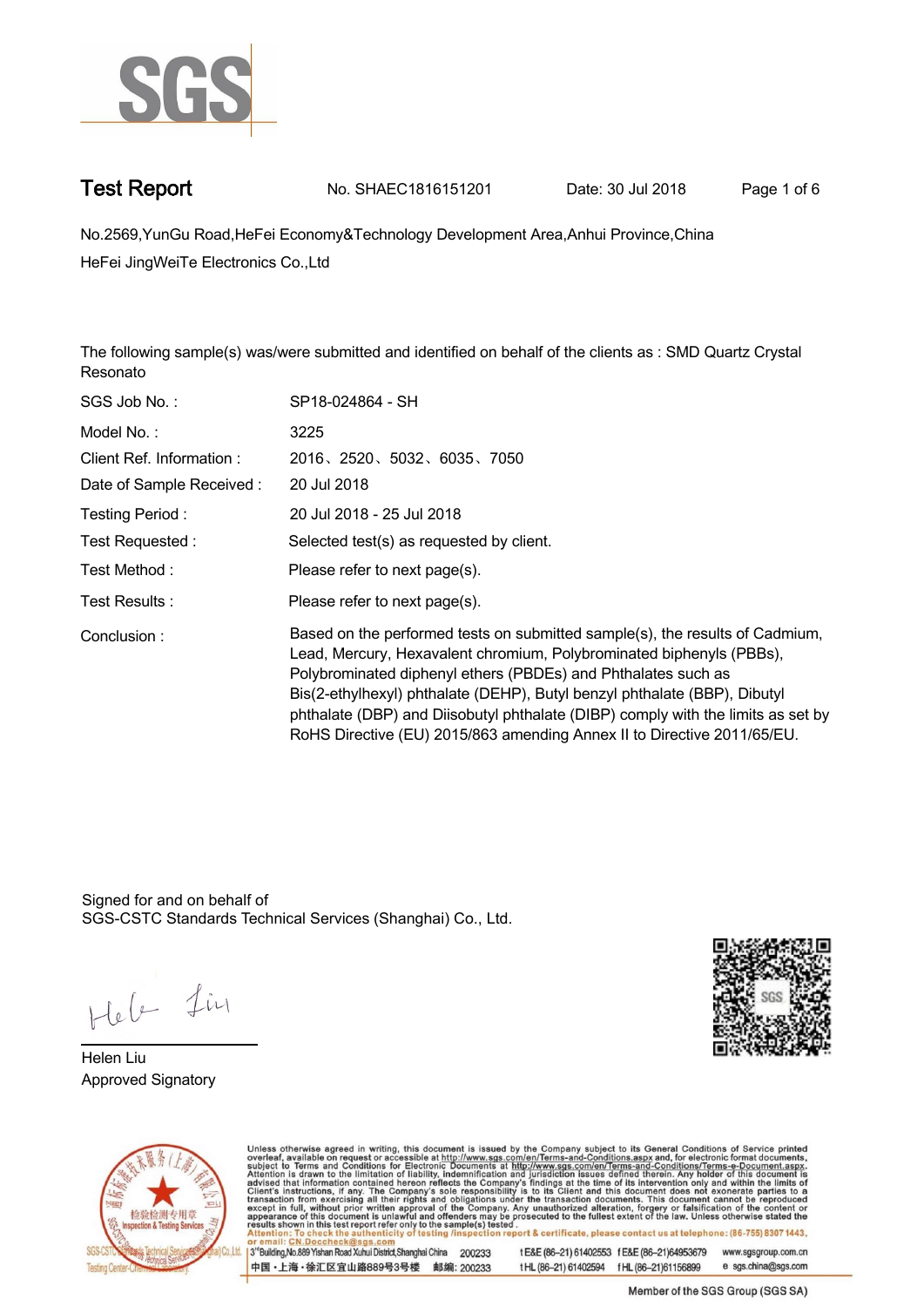

**Test Report. No. SHAEC1816151201 Date: 30 Jul 2018. Page 2 of 6.**

**Test Results :.**

**Test Part Description : .**

| Specimen No.    | <b>SGS Sample ID</b> | <b>Description</b>       |  |
|-----------------|----------------------|--------------------------|--|
| SN <sub>1</sub> | SHA18-161512.001     | Black/gold/silvery solid |  |

**Remarks :.(1) 1 mg/kg = 0.0001% .**

**(2) MDL = Method Detection Limit .**

**(3) ND = Not Detected ( < MDL ) .**

**(4) "-" = Not Regulated .**

### **RoHS Directive (EU) 2015/863 amending Annex II to Directive 2011/65/EU.**

**Test Method :. With reference to IEC 62321-4:2013+AMD1:2017, IEC62321-5:2013, IEC62321-7-2:2017, IEC 62321-6:2015 and IEC62321-8:2017, analyzed by ICP-OES,AAS, UV-Vis and GC-MS. .**

| <u>Test Item(s)</u>          | <b>Limit</b>             | <u>Unit</u> | <b>MDL</b>               | <u>001</u> |
|------------------------------|--------------------------|-------------|--------------------------|------------|
| Cadmium (Cd)                 | 100                      | mg/kg       | $\overline{c}$           | ND         |
| Lead (Pb)                    | 1000                     | mg/kg       | $\overline{c}$           | <b>ND</b>  |
| Mercury (Hg)                 | 1000                     | mg/kg       | $\overline{c}$           | ND         |
| Hexavalent Chromium (Cr(VI)) | 1000                     | mg/kg       | 8                        | ND.        |
| Sum of PBBs                  | 1000                     | mg/kg       | $\overline{\phantom{a}}$ | ND         |
| Monobromobiphenyl            | -                        | mg/kg       | 5                        | ND         |
| Dibromobiphenyl              | $\overline{\phantom{0}}$ | mg/kg       | 5                        | <b>ND</b>  |
| Tribromobiphenyl             | $\overline{\phantom{0}}$ | mg/kg       | 5                        | <b>ND</b>  |
| Tetrabromobiphenyl           | -                        | mg/kg       | 5                        | ND         |
| Pentabromobiphenyl           | $\overline{\phantom{0}}$ | mg/kg       | 5                        | ND         |
| Hexabromobiphenyl            | -                        | mg/kg       | 5                        | ND         |
| Heptabromobiphenyl           | $\overline{\phantom{0}}$ | mg/kg       | 5                        | <b>ND</b>  |
| Octabromobiphenyl            | -                        | mg/kg       | 5                        | <b>ND</b>  |
| Nonabromobiphenyl            | -                        | mg/kg       | 5                        | ND         |
| Decabromobiphenyl            | -                        | mg/kg       | 5                        | <b>ND</b>  |
| Sum of PBDEs                 | 1000                     | mg/kg       | -                        | ND         |
| Monobromodiphenyl ether      | -                        | mg/kg       | 5                        | ND         |
| Dibromodiphenyl ether        | ۰                        | mg/kg       | 5                        | <b>ND</b>  |
| Tribromodiphenyl ether       | -                        | mg/kg       | 5                        | ND         |
| Tetrabromodiphenyl ether     |                          | mg/kg       | 5                        | <b>ND</b>  |
|                              |                          |             |                          |            |



Unless otherwise agreed in writing, this document is issued by the Company subject to its General Conditions of Service printed overleaf, available on request or accessible at http://www.sgs.com/en/Terms-and-Conditions.asp

3<sup>rd</sup>Building, No.889 Yishan Road Xuhui District, Shanghai China 200233 中国·上海·徐汇区宜山路889号3号楼 邮编: 200233

t E&E (86-21) 61402553 f E&E (86-21)64953679 www.sgsgroup.com.cn t HL (86-21) 61402594 f HL (86-21) 61156899

e sgs.china@sgs.com Member of the SGS Group (SGS SA)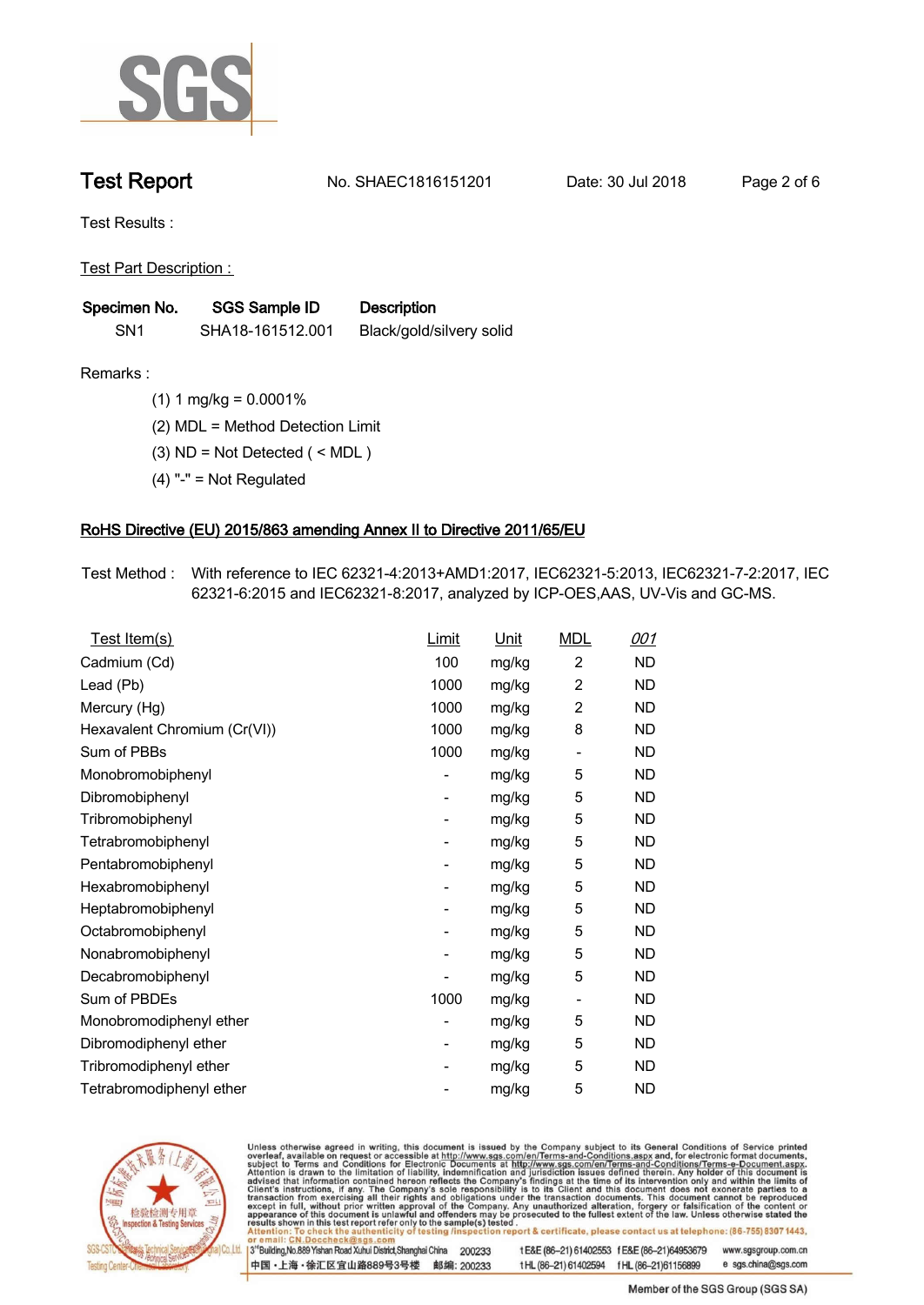

**Test Report. No. SHAEC1816151201** Date: 30 Jul 2018 Page 3 of 6

| Test Item(s)                      | Limit                    | <u>Unit</u> | <b>MDL</b> | <u>001</u> |
|-----------------------------------|--------------------------|-------------|------------|------------|
| Pentabromodiphenyl ether          | $\overline{\phantom{a}}$ | mg/kg       | 5          | <b>ND</b>  |
| Hexabromodiphenyl ether           | ۰                        | mg/kg       | 5          | <b>ND</b>  |
| Heptabromodiphenyl ether          | ۰                        | mg/kg       | 5          | <b>ND</b>  |
| Octabromodiphenyl ether           | ۰                        | mg/kg       | 5          | <b>ND</b>  |
| Nonabromodiphenyl ether           | ۰                        | mg/kg       | 5          | <b>ND</b>  |
| Decabromodiphenyl ether           | ۰                        | mg/kg       | 5          | <b>ND</b>  |
| Di-butyl Phthalate (DBP)          | 1000                     | mg/kg       | 50         | <b>ND</b>  |
| Benzyl Butyl Phthalate (BBP)      | 1000                     | mg/kg       | 50         | <b>ND</b>  |
| Di-2-Ethyl Hexyl Phthalate (DEHP) | 1000                     | mg/kg       | 50         | <b>ND</b>  |
| Diisobutyl Phthalates (DIBP)      | 1000                     | mg/kg       | 50         | <b>ND</b>  |

**Notes :.**

- **(1)The maximum permissible limit is quoted from RoHS Directive (EU) 2015/863. IEC 62321 series is equivalent to EN 62321 series http://www.cenelec.eu/dyn/www/f?p=104:30:1742232870351101::::FSP\_ORG\_ID,FSP\_LANG**
	- **\_ID:1258637,25**
- **(2)On 4 June 2015, Commission Directive (EU) 2015/863 was published in the Official Journal of the European Union (OJEU) to include the phthalates BBP, DBP, DEHP and DIBP into ANNEX II of the Rohs Recast Directive. The new law restricts each phthalate to no more than 0.1% in each homogeneous material of an electrical product.**
- **(3)The restriction of DEHP, BBP, DBP and DIBP shall apply to medical devices, including in vitro medical devices, and monitoring and control instruments, including industrial monitoring and control instruments, from 22 July 2021.**
- **(4)The restriction of DEHP, BBP, DBP and DIBP shall not apply to cables or spare parts for the repair, the reuse, the updating of functionalities or upgrading of capacity of EEE placed on the market before 22 July 2019, and of medical devices, including in vitro medical devices, and monitoring and control instruments, including industrial monitoring and control instruments, placed on the market before 22 July 2021.**
- **(5)The restriction of DEHP, BBP and DBP shall not apply to toys which are already subject to the restriction of DEHP, BBP and DBP through entry 51 of Annex XVII to Regulation (EC) No 1907/2006..**



Unless otherwise agreed in writing, this document is issued by the Company subject to its General Conditions of Service printed overleaf, available on request or accessible at http://www.sgs.com/en/Terms-and-Conditions.asp results shown in this test report refer only to the sample(s) tested on report & certificate, please contact us at telephone: (86-755) 8307 1443, esting /ins

3<sup>rd</sup>Building, No.889 Yishan Road Xuhui District, Shanghai China 200233 中国·上海·徐汇区宜山路889号3号楼 邮编: 200233 tE&E (86-21) 61402553 fE&E (86-21)64953679 www.sgsgroup.com.cn e sgs.china@sgs.com tHL (86-21) 61402594 fHL (86-21) 61156899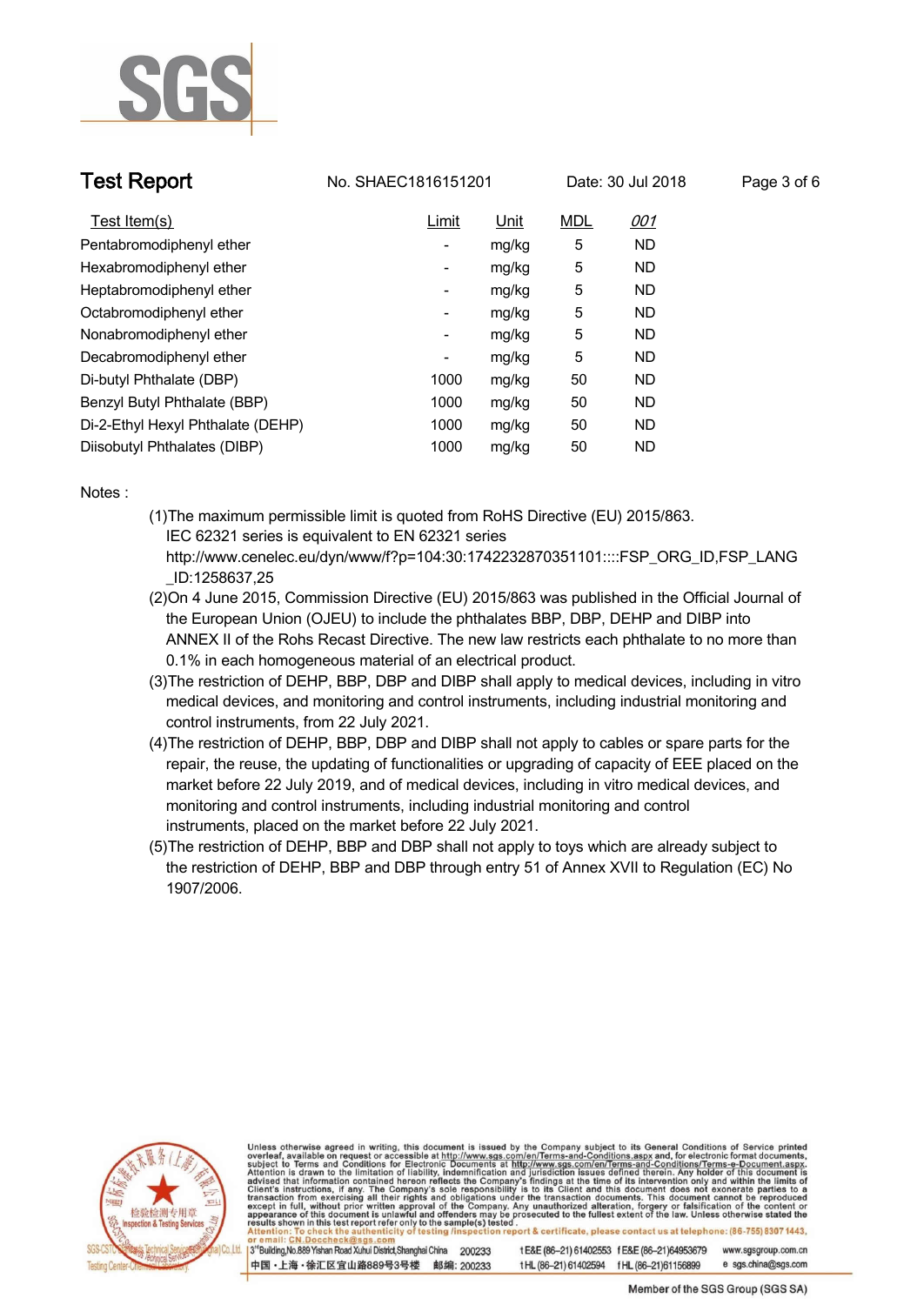

**Test Report. No. SHAEC1816151201** Date: 30 Jul 2018 Page 4 of 6

### **ATTACHMENTS**

# **Pb/Cd/Hg/Cr6+/PBBs/PBDEs Testing Flow Chart**

1) Name of the person who made testing: Meria Jin/Gary Xu/ Xiaolong Yang/Sielina Song

2) Name of the person in charge of testing: Jan Shi/Myra Ma/Luna Xu/Shara Wang

3) These samples were dissolved totally by pre-conditioning method according to below flow chart.

( $Cr<sup>6+</sup>$  and PBBs/PBDEs test method excluded)





Unless otherwise agreed in writing, this document is issued by the Company subject to its General Conditions of Service printed overleaf, available on request or accessible at http://www.sgs.com/en/Terms-and-Conditions.asp ion report & certificate, please contact us at telephone: (86-755) 8307 1443, esting/ins

13<sup>rd</sup> Building, No.889 Yishan Road Xuhui District, Shanghai China 200233 中国·上海·徐汇区宜山路889号3号楼 邮编: 200233 tE&E (86-21) 61402553 fE&E (86-21)64953679 www.sgsgroup.com.cn

t HL (86-21) 61402594 f HL (86-21)61156899 e sgs.china@sgs.com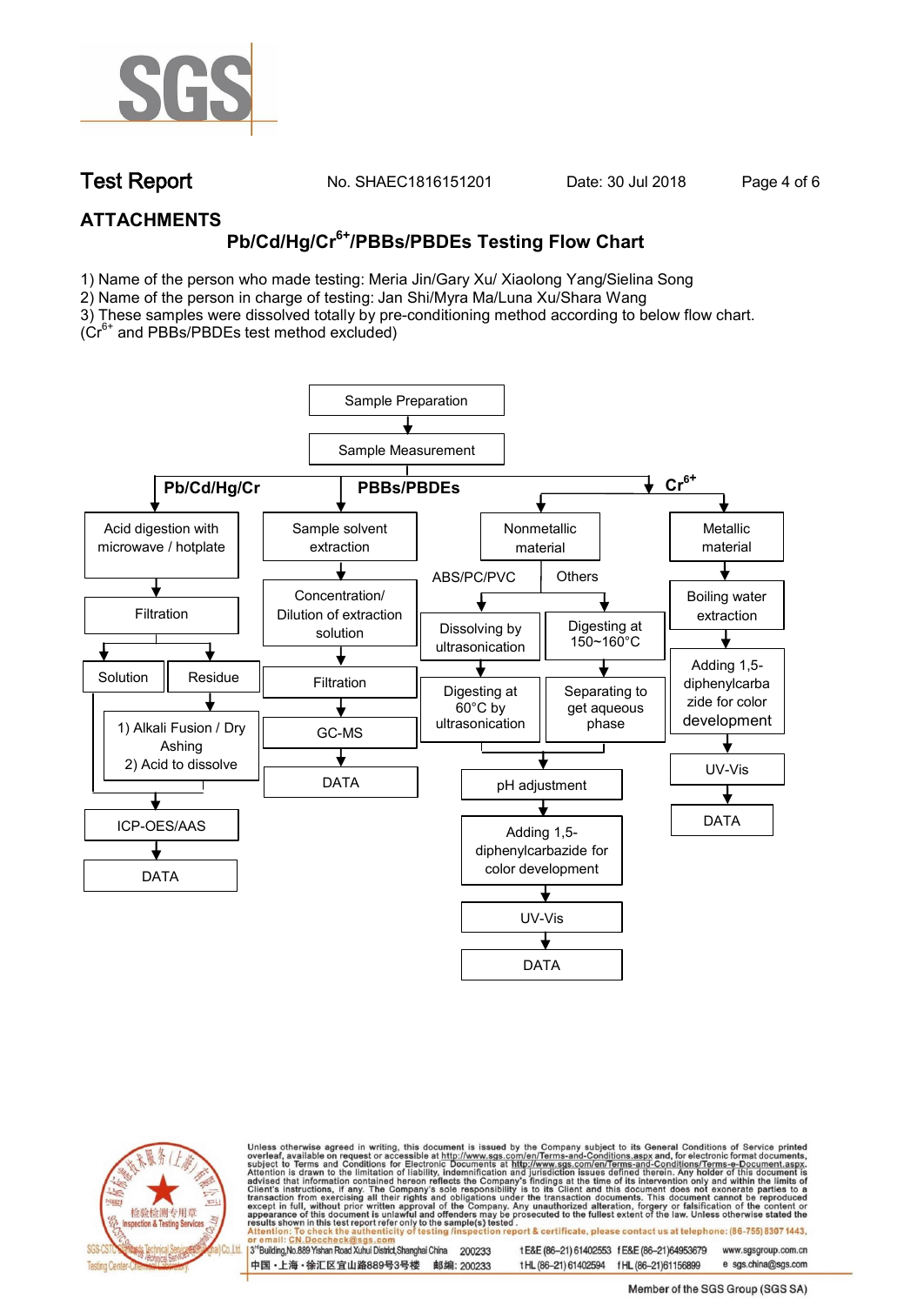

**Test Report. No. SHAEC1816151201 Date: 30 Jul 2018. Page 5 of 6.**

# **ATTACHMENTS**

## **Phthalates Testing Flow Chart**

- 1) Name of the person who made testing: Sherlock Gao
- 2) Name of the person in charge of testing: Jessy Huang





Unless otherwise agreed in writing, this document is issued by the Company subject to its General Conditions of Service printed overleaf, available on request or accessible at http://www.sgs.com/en/Terms-and-Conditions.asp

3<sup>rd</sup>Building, No.889 Yishan Road Xuhui District, Shanghai China 200233 中国·上海·徐汇区宜山路889号3号楼 邮编: 200233 t E&E (86-21) 61402553 f E&E (86-21)64953679 www.sgsgroup.com.cn t HL (86-21) 61402594 f HL (86-21) 61156899 e sgs.china@sgs.com